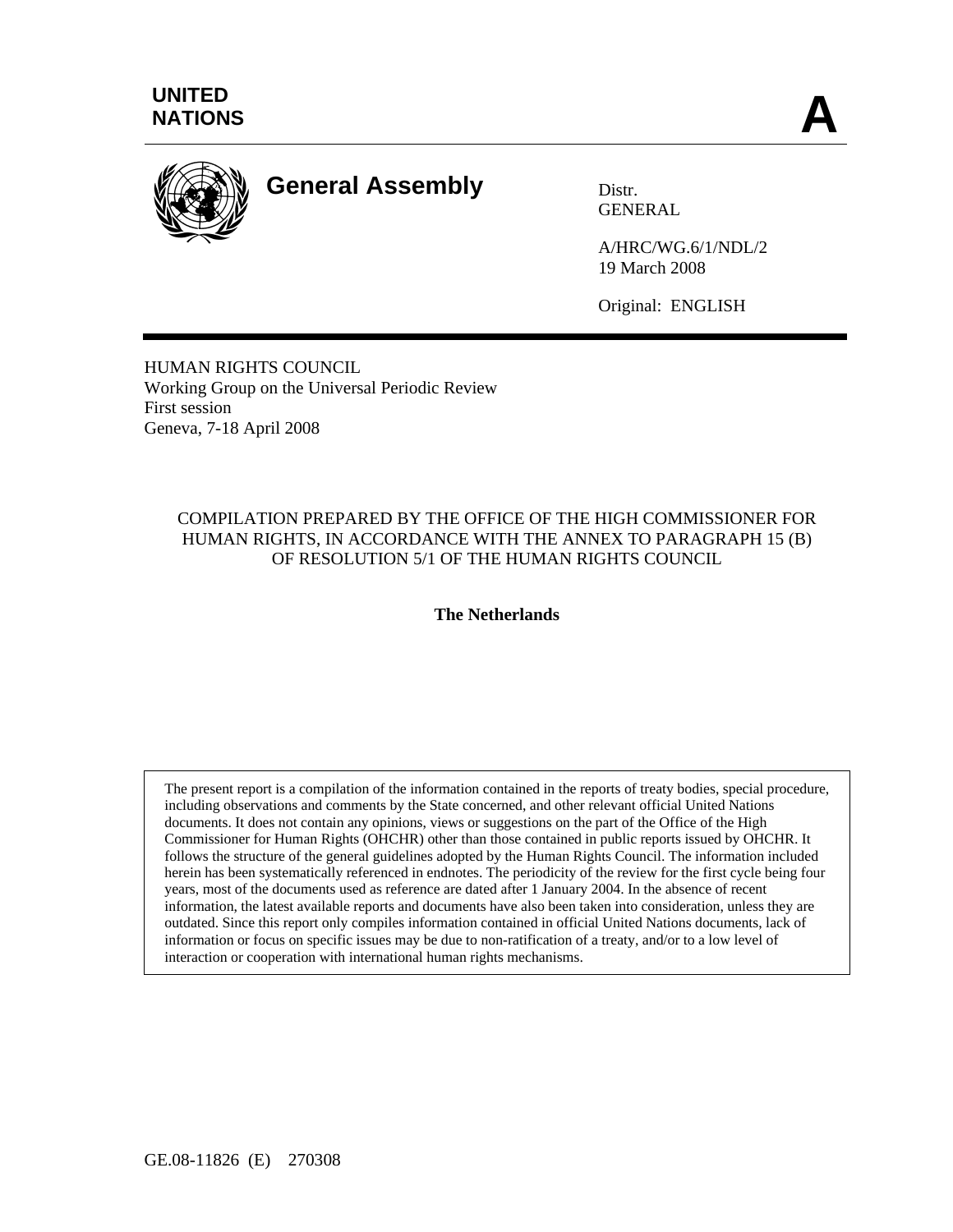#### **I. BACKGROUND AND FRAMEWORK**

#### **A. Scope of international obligations1**

| Core universal human rights<br>treaties <sup>2</sup>                       | Date of ratification,<br>accession or succession     | reservations                                                                          | Declarations/ Recognition of specific competences of<br><b>Treaty</b> bodies                                      |
|----------------------------------------------------------------------------|------------------------------------------------------|---------------------------------------------------------------------------------------|-------------------------------------------------------------------------------------------------------------------|
| <b>ICERD</b>                                                               | 10 Dec. 1971                                         | None                                                                                  | Individual complaints (art. 14): Yes                                                                              |
| <b>ICESCR</b>                                                              | 11 Dec. 1978                                         | Art. $8(1)(d)$                                                                        |                                                                                                                   |
| <b>ICCPR</b>                                                               | 11 Dec. 1978                                         | Arts. 10, 12 $(1)$ , $(2)$<br>and (4), 14 (3) (d) (5)<br>and (7), 19 (2) and<br>20(1) | Inter-State complaints (art. 41): Yes                                                                             |
| <b>ICCPR-OP1</b>                                                           | 11 Dec. 1978                                         | None                                                                                  |                                                                                                                   |
| <b>ICCPR-OP2</b>                                                           | 26 Mar. 1991                                         |                                                                                       |                                                                                                                   |
| <b>CEDAW</b>                                                               | 23 July 1991                                         | Preamble, tenth and<br>eleventh paras.                                                |                                                                                                                   |
| <b>CEDAW-OP</b>                                                            | 22 May 2002 <sup>3</sup>                             | None                                                                                  | Inquiry procedure (art. 8 and 9): Yes                                                                             |
| <b>CAT</b>                                                                 | 21 Dec. 1988                                         | Art. 1                                                                                | Inter-State complaints (art. 21): Yes<br>Individual complaints (art. 22): Yes<br>Inquiry procedure (art. 20): Yes |
| <b>CRC</b>                                                                 | 6 Feb. 1995                                          | Arts. 26, 37, 40, 14,<br>22 and 38                                                    |                                                                                                                   |
| CRC-OP-SC                                                                  | 23 Aug. 2005<br>(extension to Aruba<br>17 Oct. 2006) | None                                                                                  |                                                                                                                   |
| (signature only, 2000), ICRMW, CPD (signature only, 2007), OP-CPD and CED. |                                                      |                                                                                       | Core treaties to which the Kingdom of the Netherlands is not a party: OP-CAT (signature only, 2005), CRC-OP-AC    |
| Other relevant main instruments <sup>4</sup>                               |                                                      |                                                                                       | Ratification, accession or succession                                                                             |
| Convention on the Prevention and Punishment of the Crime of<br>Genocide    |                                                      |                                                                                       | Yes                                                                                                               |
| Rome Statute of the International Criminal Court                           |                                                      |                                                                                       | Yes                                                                                                               |
| Palermo Protocol <sup>5</sup>                                              |                                                      |                                                                                       | N <sub>o</sub>                                                                                                    |
| Refugees and stateless persons <sup>6</sup>                                |                                                      |                                                                                       | Yes                                                                                                               |
| Geneva Conventions of 12 August 1949 and Additional Protocols <sup>7</sup> |                                                      |                                                                                       | Yes                                                                                                               |
| ILO fundamental conventions <sup>8</sup>                                   |                                                      |                                                                                       | Yes                                                                                                               |
| <b>UNESCO</b> Convention against Discrimination in Education               |                                                      |                                                                                       | Yes                                                                                                               |

1. The Committee against Torture (CAT) noted with appreciation the ratification of CEDAW-OP.**<sup>9</sup>** The Committee on the Rights of the Child (CRC) recommended that the Netherlands expedite the ratification of CRC-OP-AC**<sup>10</sup>** and that it withdraw its reservations to the Convention.**<sup>11</sup>** The Committee on the Elimination of Discrimination against Women (CEDAW) and the Committee on the Elimination of Racial Discrimination (CERD) encouraged the Netherlands to consider ratifying ICRMW.**<sup>12</sup>** The Committee on Economic, Social and Cultural Rights (CESCR) regretted the reservation to article 8 (1) (d) of the Covenant in respect of the Antilles.**<sup>13</sup>** Among its voluntary pledges and commitments in support of its candidacy to membership of the Human Rights Council, the Netherlands stated that it was in the process of completing ratification of OP-CAT and CRC-OP-AC.**14**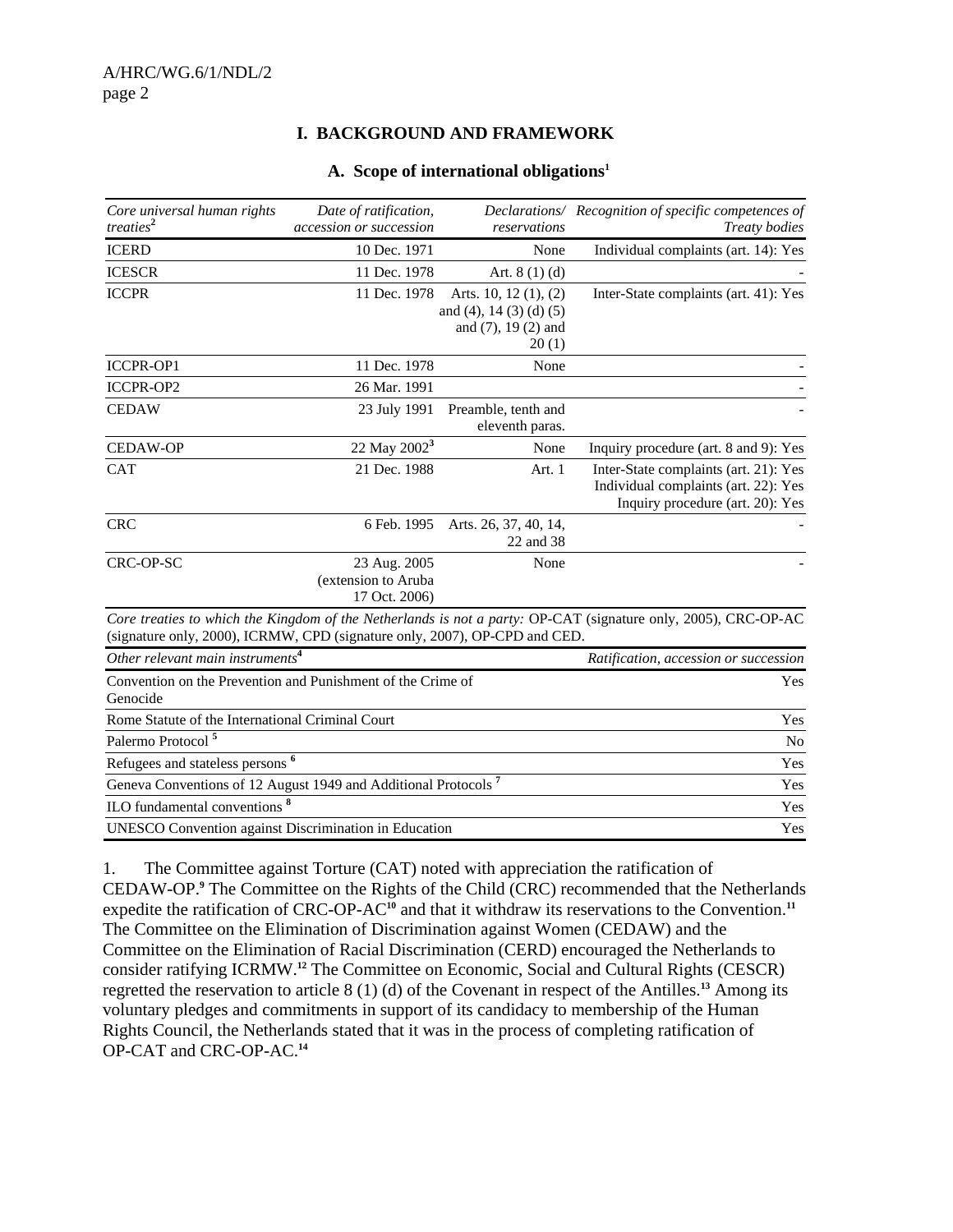#### **B. Constitutional and legislative framework**

2. Three committees welcomed the adoption of relevant laws and amendments by the Netherlands, including the adoption of the new legislation on trafficking in human beings in the European part of the Netherlands in 2005 and in Aruba in 2006.**<sup>15</sup>**

3. In 2007, CEDAW called upon the Netherlands to reconsider its position that not all the substantive provisions of the Convention are directly applicable within the domestic legal order.**<sup>16</sup>** CRC recommended that the Kingdom ensure that its domestic legislation conforms fully with the Convention.**<sup>17</sup>** In 2001, the Human Rights Committee (HR Committee) recommended that the State proceed with proposed revision of the Criminal Code in the Antilles at the earliest opportunity, in particular to remove references to the death penalty.**<sup>18</sup>**

#### **C. Institutional and human rights structure**

4. The HR Committee welcomed the creation of the independent National Ombudsman**<sup>19</sup>** and the Equal Treatment Commission,**<sup>20</sup>** and CERD the Committee on the Employment of Women from Ethnic Minority Groups.**<sup>21</sup>** While noting the establishment of institutions on youth in the European part of the Netherlands in 2004<sup>22</sup> and in Aruba in 2003,<sup>23</sup> CRC was concerned about coordination between ministries and between the national and local authorities.**<sup>24</sup>** It reiterated its previous concern about the absence of an independent mechanism with a mandate to, inter alia, regularly monitor and evaluate progress in the implementation of the Convention.**<sup>25</sup>** It urged the Netherlands to establish an ombudsman for children in both the European part of the Netherlands and Aruba.**<sup>26</sup>**

#### **D. Policy measures**

5. In 2004, CERD noted with satisfaction the adoption of the National Action Plan against Racism**<sup>27</sup>** and CEDAW in 2007 welcomed the Dutch multi-year emancipation policy plan.**<sup>28</sup>** CRC noted with appreciation the efforts to improve coordination of policy and the participation of youth in policy-making.**<sup>29</sup>** However, CRC regretted the lack of a comprehensive national plan of action for children.**<sup>30</sup>** CRC recommended the review of the Youth Policy Programme 2001-2005 in Aruba, with a view to including all areas of the Convention.<sup>31</sup>

#### **II. PROMOTION AND PROTECTION OF HUMAN RIGHTS ON THE GROUND**

#### **A. Cooperation with human rights mechanisms**

| Treaty body <sup>32</sup> | Latest report<br>submitted and<br>considered | Latest concluding<br>observations                  | Follow-up response                                  | Reporting status                                        |
|---------------------------|----------------------------------------------|----------------------------------------------------|-----------------------------------------------------|---------------------------------------------------------|
| <b>CERD</b>               | $2003^{33}$                                  | March 2004                                         |                                                     | Seventeenth and eighteenth<br>reports submitted in 2008 |
| <b>CESCR</b>              | 2006 (Antilles)<br>1990 (European<br>part)   | May 2007 (Antilles)<br>May 1998 (European<br>part) |                                                     | Fourth report due in 2008                               |
| <b>HR</b> Committee       | 199934                                       | <b>July 2001</b>                                   | (Antilles) and<br>October 2004                      | April 2003, July 2003 Fourth report submitted in 2007   |
| <b>CEDAW</b>              | $2005^{35}$                                  | February 2007                                      | Follow-up report on<br>Antilles due<br>in 2008 $36$ | Fifth report due in 2008                                |

#### **1. Cooperation with treaty bodies**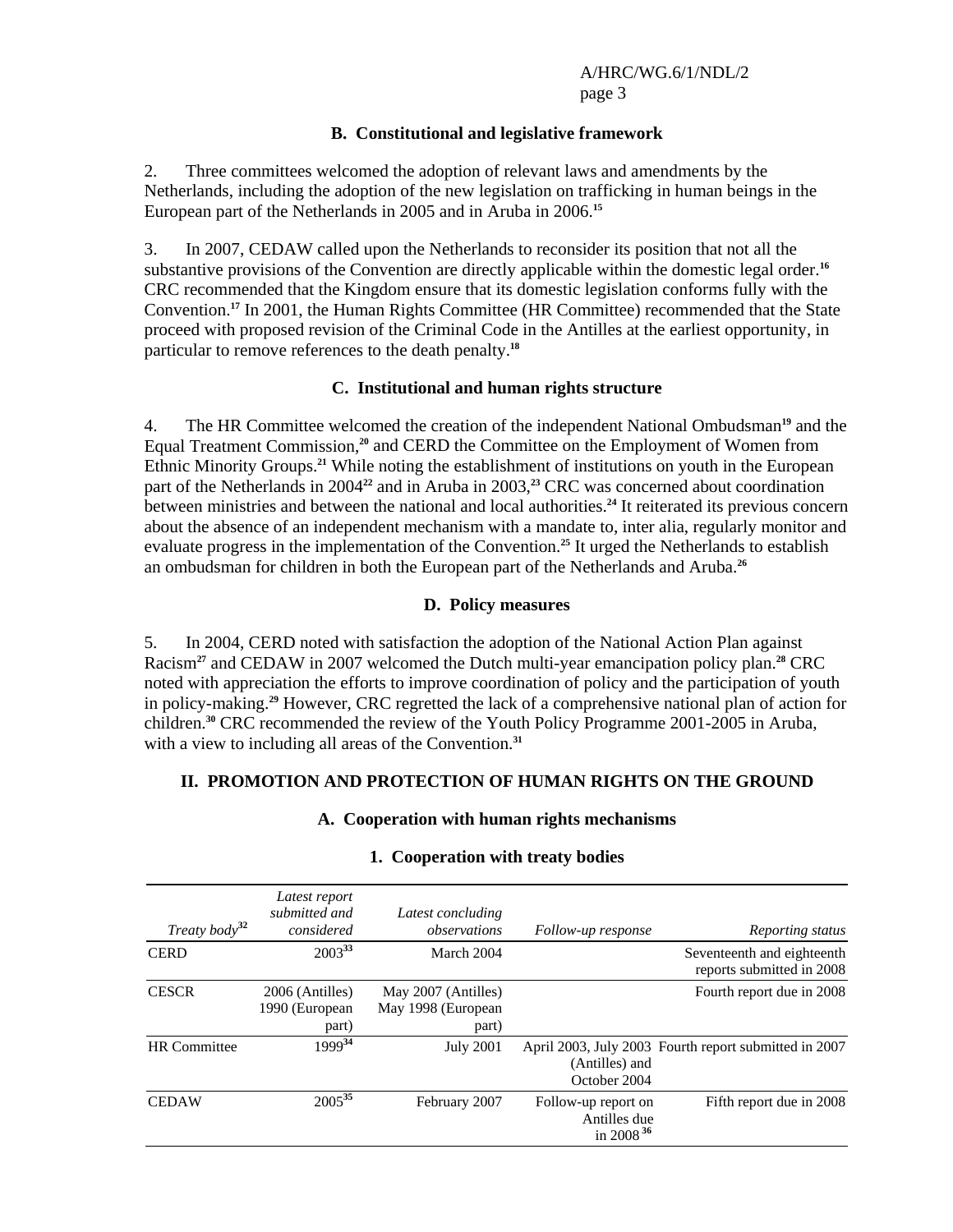| Treaty body <sup>32</sup> | Latest report<br>submitted and<br>considered | Latest concluding<br>observations | Follow-up response | Reporting status                                              |
|---------------------------|----------------------------------------------|-----------------------------------|--------------------|---------------------------------------------------------------|
| <b>CAT</b>                | $2004^{37}$                                  | May 2007                          | Due in $2008$      | Fifth and sixth reports due in<br>2011                        |
| <b>CRC</b>                | $2002^{38}$                                  | January 2004                      |                    | Third report submitted in 2007                                |
| CRC-OP-SC                 |                                              |                                   |                    | Initial report submitted in 2007,<br>to be considered in 2009 |

6. CRC, CESCR and CAT requested the Netherlands to submit comprehensive reports covering the European part of the Netherlands, Aruba and the Netherlands Antilles.**<sup>39</sup>**

| Standing invitation                                             | Yes                                                                                                                                                                                                                                                                                                                                                                                 |
|-----------------------------------------------------------------|-------------------------------------------------------------------------------------------------------------------------------------------------------------------------------------------------------------------------------------------------------------------------------------------------------------------------------------------------------------------------------------|
| Latest visits or mission reports                                | Special Rapporteur on toxic waste (18-29 October 1999), <sup>40</sup> Special<br>Rapporteur on the sale of children, child prostitution and child<br>pornography (30 November-4 December 1998), <sup>41</sup> Special Rapporteur on<br>violence against women $(2-12 \text{ July } 2006)^{42}$                                                                                      |
| Visits agreed upon in principle                                 | None                                                                                                                                                                                                                                                                                                                                                                                |
| Visits requested and not yet agreed upon                        | None                                                                                                                                                                                                                                                                                                                                                                                |
| Facilitation/cooperation during missions                        | The Special Rapporteur on violence against women thanked the<br>Government of the Netherlands for its excellent cooperation and<br>support.                                                                                                                                                                                                                                         |
| Responses to letters of allegation and urgent<br>appeals        | Between 1 January 2004 and 31 December 2007, a total of five<br>communications were sent to the Government of the Netherlands. Apart<br>from communications sent concerning particular groups (e.g. migrants),<br>these communications concerned 10 individuals, including three<br>women. The Government of the Netherlands replied to two of the<br>communications (40 per cent). |
| Follow-up to visits                                             | None                                                                                                                                                                                                                                                                                                                                                                                |
| Responses to questionnaires on thematic<br>issues <sup>43</sup> | The Netherlands responded to two of the 12 question aires sent by<br>special procedures mandate holders <sup>44</sup> between 1 January 2004 and<br>31 December 2007, within the deadlines. <sup>45</sup>                                                                                                                                                                           |

#### **2. Cooperation with special procedures**

#### **3. Cooperation with the Office of the High Commissioner for Human Rights**

7. In March 2007, the High Commissioner for Human Rights visited The Hague and met with Government officials to discuss the work of the Human Rights Council and OHCHR, and participated in an event on women in international courts. The Netherlands regularly makes voluntary contributions to support the work of the Office funded from extrabudgetary sources. CAT welcomed the Netherlands' contributions to the United Nations Voluntary Fund for Victims of Torture.**<sup>46</sup>**

# **B. Implementation of international human rights obligations**

# **1. Equality and non-discrimination**

8. In 2007 CEDAW noted with concern that a political party continues to discriminate against women and exclude them from party posts.**<sup>47</sup>** It recommended that the Netherlands adopt legislation to bring the qualification for seeking political office into conformity with its obligations under the Convention.**48**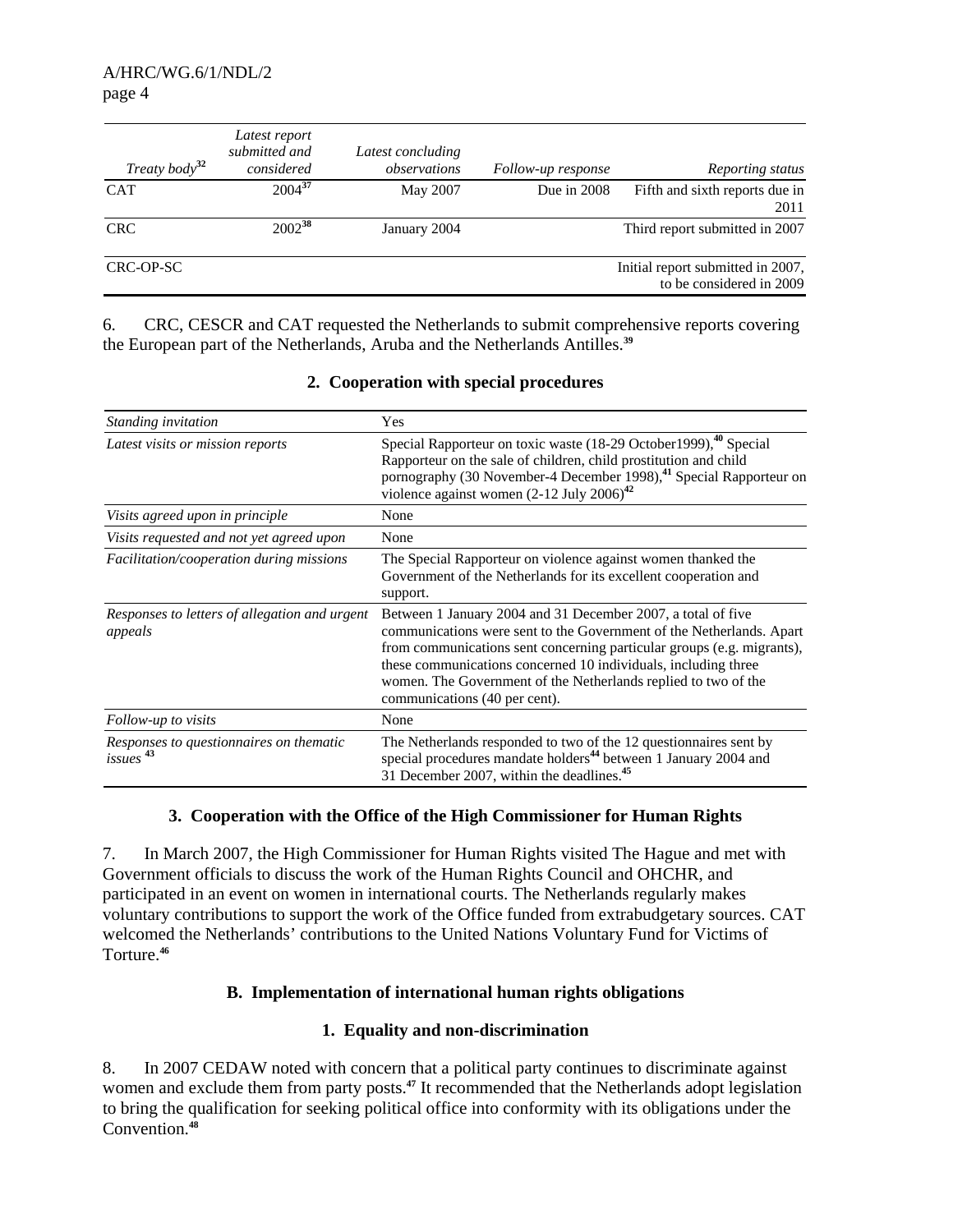9. While welcoming legislative measures**<sup>49</sup>** and efforts aimed at combating racist propaganda and the spread of racist and xenophobic material on the Internet,**<sup>50</sup>** in 2004, CERD remained concerned at the sharp increase in the number of complaints received by the Dutch Complaints Bureau for Discrimination on the Internet.**<sup>51</sup>** Further, the Committee was concerned about the occurrence in the Netherlands of racist and xenophobic incidents, particularly of an anti-Semitic and "Islamophobic" nature, and of manifestations of discriminatory attitudes towards ethnic minorities. It recommended, inter alia, that the Netherlands continue to promote general awareness of diversity and multiculturalism at all levels of education.**<sup>52</sup>** At the eleventh session of the Working Group on Minorities (2005), information was presented on the situation of the Muslim minority, mainly of Moroccan origin, in the Netherlands and concern was expressed about instances of increasing Islamophobia. The Government was urged to implement effectively the provisions of ICERD, especially article 2 (2), and to monitor speeches in the media or by public figures to ensure that they did not promote hatred.**<sup>53</sup>**

10. CERD noted that the Employment of Minorities Act (*Wet Samen*) ceased to be in force on 31 December 2003 and expressed concern about possible negative consequences. It recommended that the Netherlands take adequate policy measures to ensure proper representation of minorities in the labour market.**<sup>54</sup>** The HR Committee noted that the efforts to enhance the participation of ethnic minorities in the labour market have yet to show significant results.**<sup>55</sup>**

11. CERD and CRC expressed concern at the situation of de facto school segregation between ethnically Dutch families and families of foreign origin in some parts of the country. **<sup>56</sup>** CRC was also concerned that societal prejudices and discrimination persist in society.**<sup>57</sup>**

12. According to the Special Rapporteur on violence against women, women and men of immigrant background are categorically stigmatized, either as victims or perpetrators of domestic abuse, which increases their marginalization.**<sup>58</sup>** The Special Rapporteur noted that one manifestation of this trend is the increasing discrimination against Muslim women who wear a headscarf at the workplace and in other areas of public life. The Netherlands adopted a proposal to prepare a bill regarding a general ban on wearing a burka or other garments covering the face in the public space.**<sup>59</sup>** Further, CEDAW was concerned that immigrant, refugee and minority women continue to suffer from multiple forms of discrimination, including with respect to access to education, employment and health and prevention of violence against them.**<sup>60</sup>** The Committee expressed concern about the persistence of gender-role stereotypes, in particular among immigrant and migrant women and women belonging to ethnic minorities, including women from Aruba. It called upon the Netherlands to undertake awareness-raising campaigns in this regard.**<sup>61</sup>**

13. In 2007, CEDAW was particularly concerned that racism persists in the European part of the Netherlands, particularly against women and girls. It was further concerned about requirements for many immigrant, refugee and minority women to qualify for independent residence permits. CEDAW and the Special Rapporteur on violence against women expressed concern, highlighted also by UNHCR,**<sup>62</sup>** that, with the exception of female genital mutilation (FGM), sexual and domestic violence are not recognized generally as grounds for asylum.**<sup>63</sup>** Further, the HR Committee, while appreciating the new instructions issued by the Immigration and Naturalization Service, noted with concern, also stressed by UNHCR,**<sup>64</sup>** that a well-founded fear of genital mutilation or other traditional practices in the country of origin does not always result in favourable asylum decisions.**<sup>65</sup>** Among other recommendations, CEDAW urged the Netherlands to eliminate discrimination against immigrant, refugee and minority women; it encouraged it to increase its efforts to prevent acts of racism, to conduct impact assessments of the laws and policies which affect immigrant, refugee and minority women, and to provide information on the number of women who were granted residence permits, as well as those who were granted refugee status on grounds of domestic violence.**66**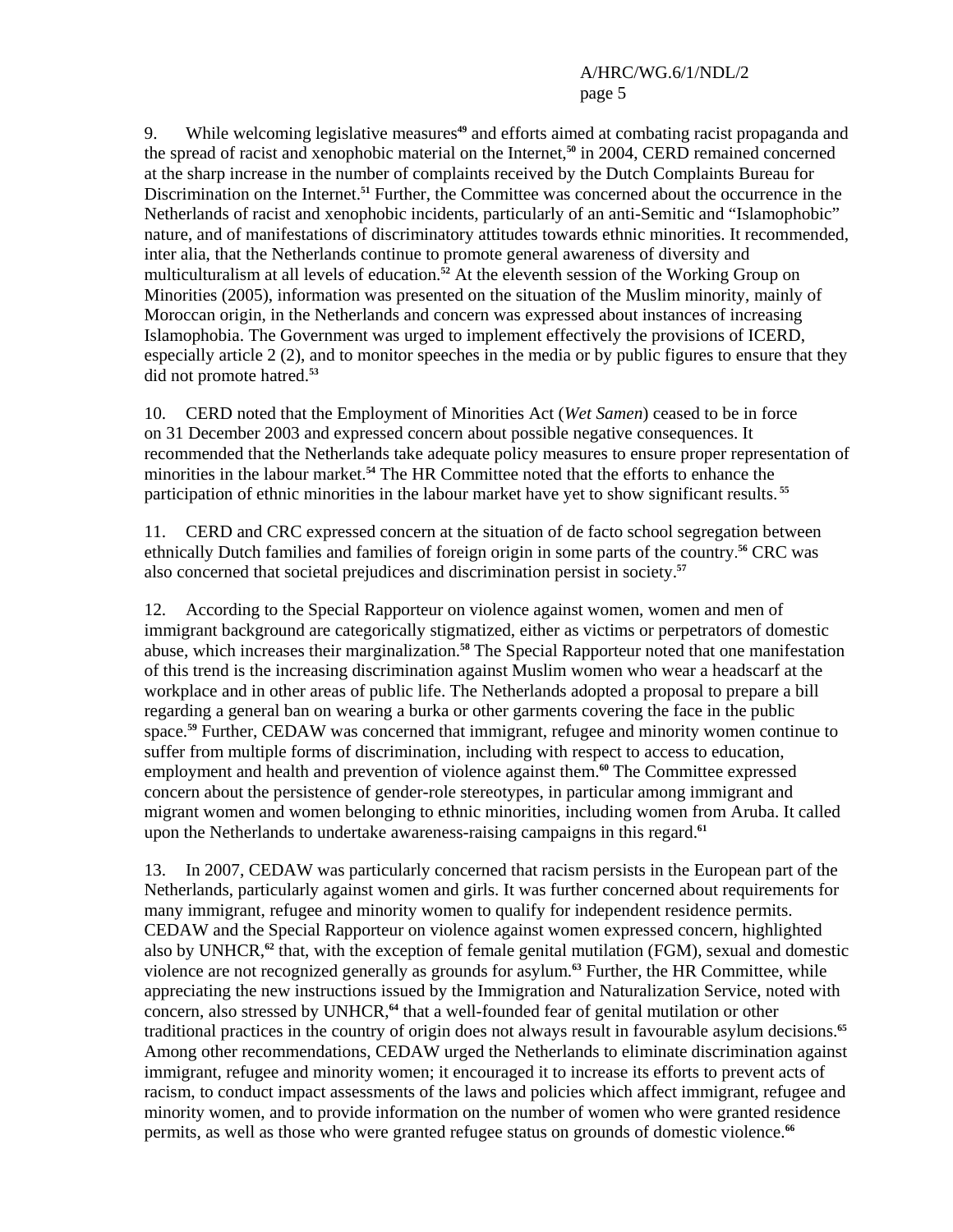#### **2. Right to life, liberty and security of the person**

14. Regarding the Act concerning review procedures on the termination of life upon request and assisted suicide,**<sup>67</sup>** the HR Committee was concerned in 2001 that the law could be circumvented. The State should re-examine its law on euthanasia and assisted suicide. The *ex ante* control mechanism should be strengthened.**<sup>68</sup>** The Committee was further gravely concerned at reports that newborn handicapped infants have had their lives ended by medical personnel.**<sup>69</sup>** CRC noted that euthanasia remained a crime under the Penal Code, but is not prosecuted if committed by a medical doctor who meets the legal criteria.**<sup>70</sup>** CRC recommended, inter alia, that the Netherlands frequently evaluate, and if necessary revise, the regulations and procedures with respect to the termination of life upon request and strengthen control of the practice of euthanasia.**<sup>71</sup>** In its follow-up reports to the HR Committee, the Netherlands provided information on measures to be adopted to evaluate the policy and legislation on euthanasia. It also provided a detailed analysis of the findings of the third study of the incidence of euthanasia undertaken in 2001.**<sup>72</sup>**

15. In 2001, the HR Committee remained concerned that, six years after the alleged involvement of members of the Netherlands' peacekeeping forces in the events surrounding the fall of Srebrenica, Bosnia and Herzegovina, in July 1995, the responsibility of the persons concerned has yet to be publicly and finally determined. The HR Committee, citing articles 2 and 6 of ICCPR, considered that in respect of an event of such gravity it is of particular importance that issues relating to the State's obligation to ensure the right to life be resolved in an expeditious and comprehensive manner.**<sup>73</sup>** In its follow-up response of 9 April 2003, the Netherlands informed the Committee that in April 2002 the Netherlands Institute for War Documentation presented its report, "Srebrenica, a 'safe' area", to the Government. In view of this report, the Cabinet decided to resign on 16 April 2002. The House of Representatives decided on 25 April 2002 to launch a parliamentary inquiry, to enable it to arrive at a definitive political judgement on, inter alia, the actions of those bearing administrative and military responsibility, before, during and after the events in Srebrenica. The committee of inquiry presented its report to the House on 27 January 2003. The House was expected to engage in debate with the Government in the early part of 2003 on the basis of the report. While disagreeing with the Committee's suggestion that ICCPR is applicable to the conduct of Dutch blue helmets in Srebrenica, the Netherlands asserted its strong commitment to investigate and assess the deplorable events of 1995.**<sup>74</sup>**

16. While noting the different training programmes for police and prison officers in the three constituent parts of the Kingdom, which cover human rights and the rights of detainees, including the prohibition of torture, CAT regretted in 2007 that there was no available information on the impact of the training or its efficacy in reducing incidents of torture, violence and ill-treatment. The Netherlands should develop and implement a methodology in this regard.**<sup>75</sup>**

17. The Special Rapporteur on violence against women was concerned in 2006 that no up-to-date national prevalence survey on intimate-partner violence is available, despite a 1997 survey.**<sup>76</sup>** While noting that the Netherlands seems genuinely committed to addressing domestic violence, ending impunity and protecting victims,**<sup>77</sup>** the Special Rapporteur was also concerned that the effectiveness of positive measures in combating domestic violence is undermined by serious flaws in the Government's strategic framework.**<sup>78</sup>** Dutch law largely excludes undocumented immigrant women from access to social welfare benefits. This also means that undocumented immigrant women facing violence are not legally entitled to a shelter paid by the Government.**<sup>79</sup>** CEDAW was concerned about the persistence of violence against women, including domestic violence, and that there are insufficient data on all forms of violence against women, in particular against immigrant,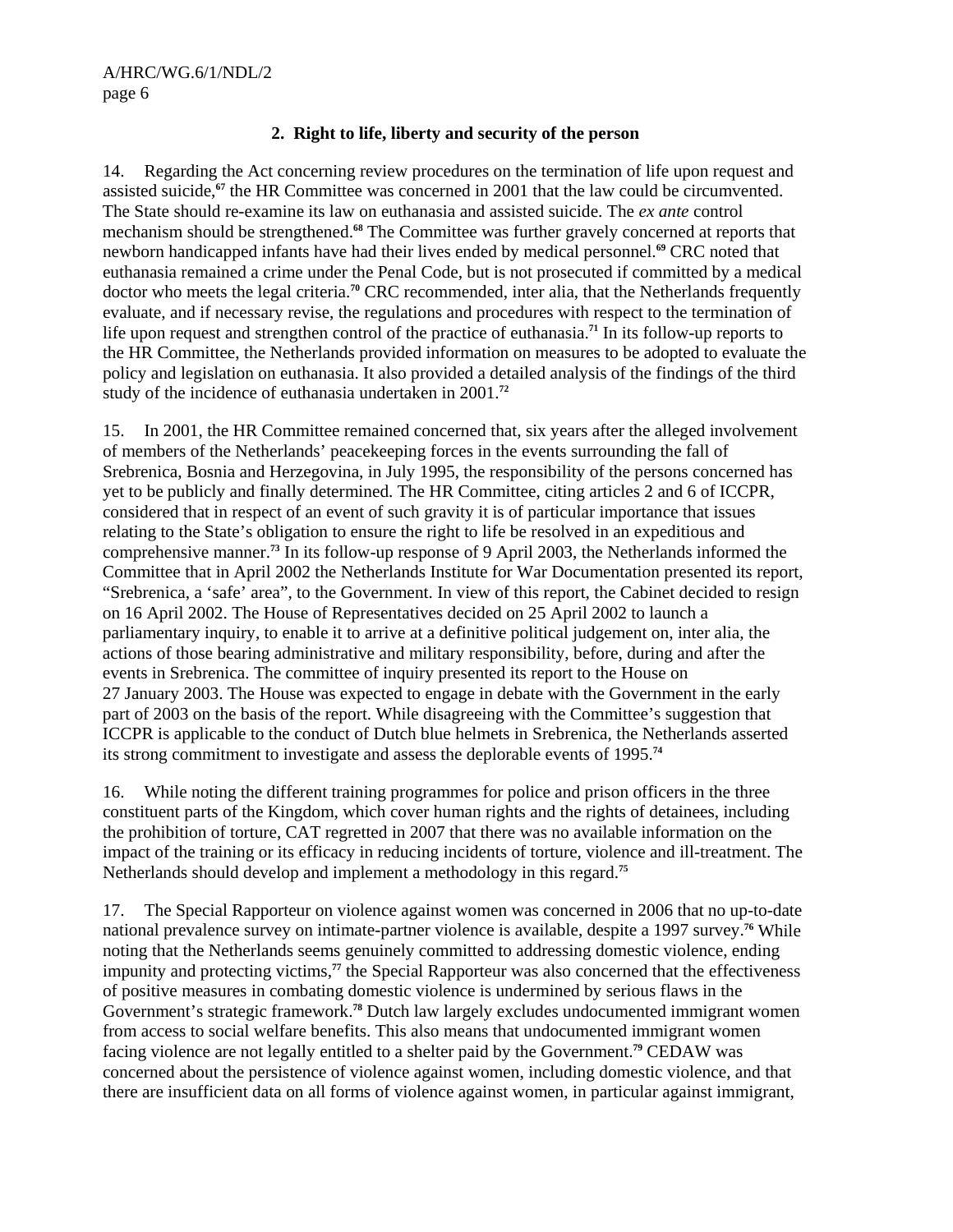refugee and minority women. CEDAW was also concerned that the policy on violence against women is couched in gender-neutral language, which undermines the notion that such violence is a form of discrimination against women.**<sup>80</sup>** It urged the Netherlands to ensure that free legal aid is provided to all victims of domestic violence.**<sup>81</sup>**

18. The HR Committee in 2001 and CRC in 2004 were concerned at the continuing high number of reported incidents of child abuse.**<sup>82</sup>** CRC recommended that the Netherlands, inter alia, carry out public education campaigns about the negative consequences of ill-treatment of children.**<sup>83</sup>** CRC noted with satisfaction that various concerns and recommendations made upon the consideration of the Netherlands' initial report had been addressed. However, recommendations such as the establishment of an independent mechanism to monitor children's rights have not been given sufficient follow-up and the Committee urged that every effort be made to do so.**<sup>84</sup>**

19. CAT was concerned that persons in police detention do not have access to legal assistance during the initial period of interrogation. It recommended that the Netherlands review its criminal procedures so that access to a lawyer is guaranteed to persons in police custody from the very outset of their deprivation of liberty.**<sup>85</sup>** CRC was concerned that the Netherlands does not strictly follow juvenile justice standards and made recommendations in that regard.**<sup>86</sup>**

20. The Special Rapporteur on violence against women noted in 2005 the entry into force of new legislation that criminalizes all forms of trafficking recognized under the Palermo Protocol.**<sup>87</sup>** CEDAW was concerned about the number of women and girls who are victims of trafficking and about the exclusion from protection under the relevant regulation of victims who do not cooperate in the investigation and prosecution of traffickers.**<sup>88</sup>** CEDAW called upon the Netherlands to provide for the extension of temporary protection visas and reintegration and support services to all victims of trafficking.**<sup>89</sup>** In 2006 two mandate holders sent a joint communication concerning the trafficking of foreign children in the Netherlands for the purpose of facilitating benefit fraud.**<sup>90</sup>** The relevant ministers are reported to have pledged in the House of Representatives to investigate the matter thoroughly.**<sup>91</sup>** In June 2006, the Government, after having conducted a thorough investigation, sent a translation of the ministers' report to Parliament to the Special Rapporteurs.**<sup>92</sup>** CRC was also concerned that in Aruba children are vulnerable to trafficking for the purpose of transporting illegal drugs or sexual exploitation, including sex tourism.**<sup>93</sup>** It recommended, inter alia, that the Netherlands undertake an in-depth study of trafficking and sexual exploitation of children, including the possible existence of sex tourism.**<sup>94</sup>** CRC was also concerned about requirements that hamper the prosecution of cases of child sexual abuse.**<sup>95</sup>**

21. In 2006 the Special Rapporteur on the sale of children, child prostitution and child pornography expressed his concern with regard to the decision by The Hague Court to legalize the Brotherly Love Freedom and Diversity Party (PNVD), which promotes, inter alia, lowering the age of sexual consent from 16 to 12 years. In its response, the Government stated that it is a fundamental right to found a political party and therefore it adopts a restrained attitude to the permissibility of political convictions. It explained that the Public Prosecution Service did not request the court to dissolve PNVD because its aims, however reprehensible, did not meet the legal requirements for seeking such dissolution. The Special Rapporteur, invoking the standards of CRC and CRC-OP-SC, stressed that tolerating unacceptable behaviour such as that advocated by PNVD would undoubtedly impede the full realization of the protection of children, particularly with regard to sexual abuse, child prostitution and child pornography.**96**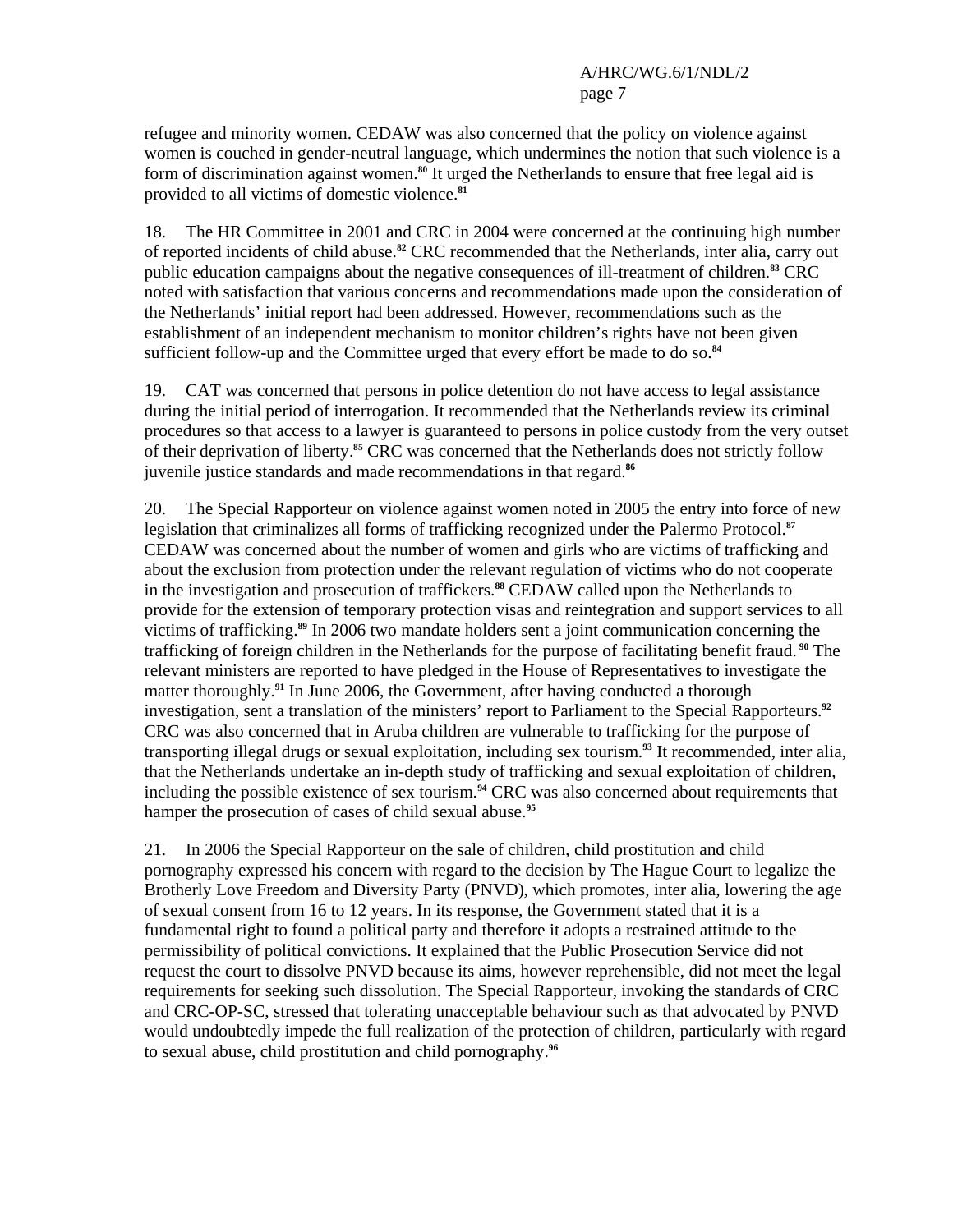# **3. Freedom of religion or belief and right to participate in public and political life**

22. In 2005 the Special Rapporteur on freedom of religion or belief brought to the attention of the Government the situation of a Muslim woman who was reportedly refused a post as Arabic teacher at the Islamic College in Amsterdam based on her refusal to wear a headscarf.**<sup>97</sup>** Subsequent to the communication, the national Equality Commission ruled in favour of the woman but the school decided to disregard its opinion. The Special Rapporteur has stated that the fundamental objective should be to safeguard both the positive freedom of religion or belief as manifested in observance and practice by voluntarily wearing or displaying religious symbols, as well as the negative freedom from being forced to wear or display religious symbols.**<sup>98</sup>**

23. A 2006 UNICEF report noted that cross-party alliances of women parliamentarians have successfully advanced the cause of women and children.**<sup>99</sup>** However, CEDAW reiterated its concern regarding the low presence of women in high-ranking posts in all public sectors and at the low presence of women in elected bodies at the provincial and local levels.**<sup>100</sup>** Similarly, the Special Rapporteur on violence against women highlighted the fact that in the Netherlands women remain underrepresented in decision-making positions and the labour force in general.**<sup>101</sup>** CEDAW called upon the Netherlands to use temporary special measures and encouraged it to ensure that the representation of women in political and public bodies reflects the full diversity of the population and to include immigrant, refugee and minority women.**<sup>102</sup>**

24. CERD encouraged the Netherlands to continue promoting the effective implementation of measures aimed at ensuring that the ethnic composition of the police appropriately reflects the ethnic composition of Dutch society.**<sup>103</sup>**

# **4. Right to social security and to an adequate standard of living**

25. CRC was concerned at the lack of sufficient mental health services for adolescents in the Netherlands, and the prevalence of drug and alcohol abuse. The Committee was also concerned that teenage pregnancies and sexually transmitted infections are on the rise in the Netherlands**<sup>104</sup>** and recommended that the Netherlands strengthen programmes on sex education and take effective measures to prevent early pregnancy.**<sup>105</sup>** It was also concerned that children with disabilities in the Netherlands spend a significant amount of time waiting to access health services and programmes.**<sup>106</sup>** The HR Committee considered aspects of the Medical Research (Human Subjects) Act 1999 to be problematic. It was concerned that minors and other persons unable to give genuine consent may be subject to medical research under certain circumstances. The Netherlands should reconsider this Act.**<sup>107</sup>**

# **5. Migrants, refugees and asylum-seekers**

26. CAT expressed concern, also highlighted by UNHCR,**<sup>108</sup>** at the difficulties faced by asylum-seekers in the European part of the Kingdom in substantiating their claims under the accelerated procedure of the Aliens Act, which could lead to a violation of the non-refoulement principle and article 3 of the Convention.**<sup>109</sup>** CRC was concerned about the lack of formal asylum and protection procedures in Aruba.**<sup>110</sup>** CRC was also concerned that the determination and rejection of a significant and increasing proportion of applications for refugee status through the 48-hour accelerated procedure were not in keeping with international standards,**<sup>111</sup>** while CERD was concerned about the possible risks which the return of a large number of failed asylum-seekers may entail.**<sup>112</sup>** CAT was particularly concerned that, inter alia, the 48-hour time frame of the accelerated procedure may not allow asylum-seekers to properly substantiate their claims; the accelerated procedure requires asylum-seekers to submit supporting documentation that they are "reasonably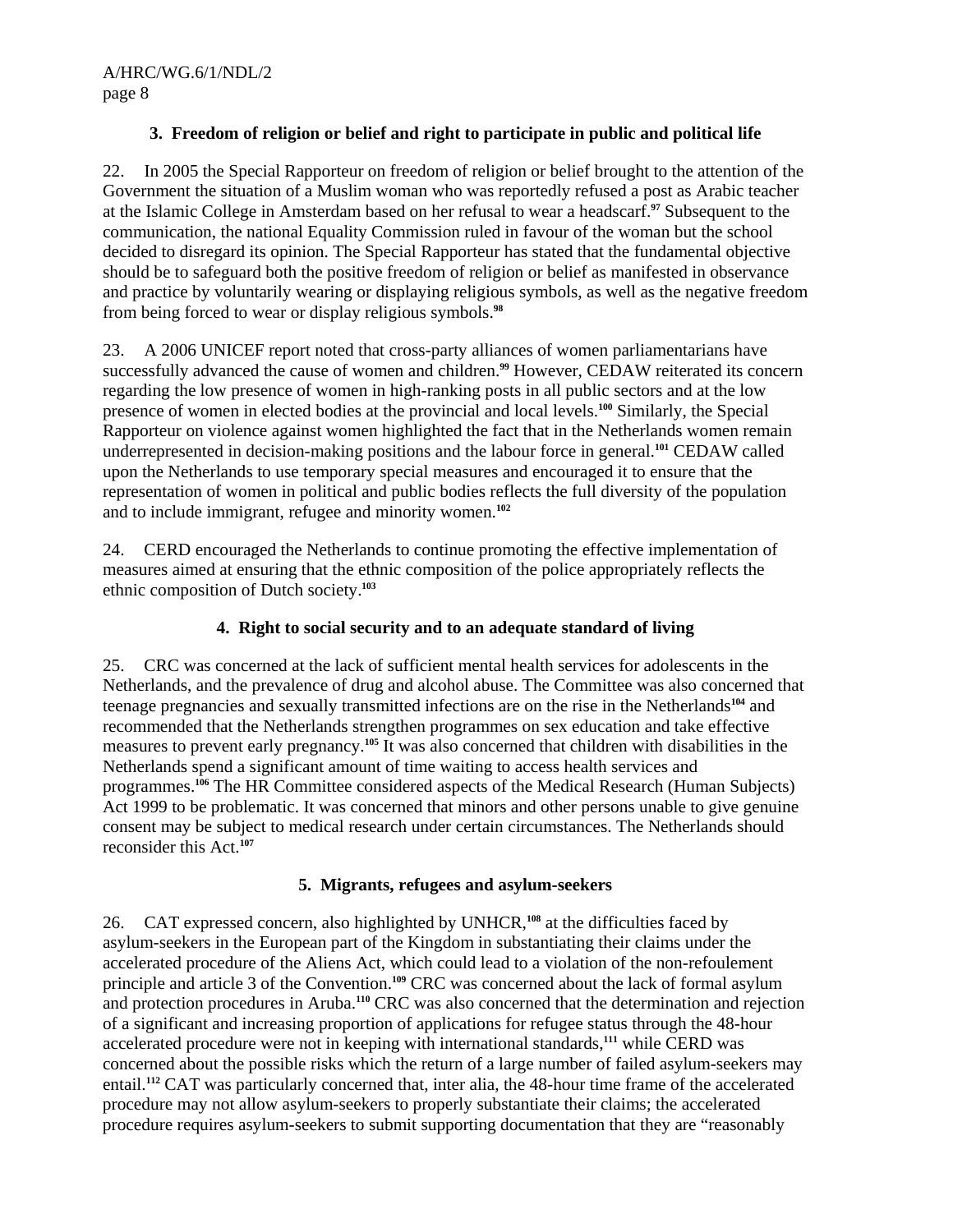expected to possess", leaving a wide margin of discretion in relation to the burden of proof.**<sup>113</sup>** UNHCR also raised a number of concerns relating to the accelerated asylum procedure.**<sup>114</sup>** CAT recommended that applications from all asylum-seekers be processed in such a way that those in need of international protection are not exposed to the risk of being subjected to torture, and that the appeal procedures entail an adequate review of rejected applications.**<sup>115</sup>** Similarly, CRC and CERD requested that the Netherlands review the Aliens Act to ensure full conformity of its asylum procedures with international standards, and that the return of asylum-seekers respected the principle of non-refoulement and the principles of family unity and appropriate treatment of minors.**<sup>116</sup>** CAT noted with concern that medical reports are not taken into account on a regular basis in the asylum procedures.**<sup>117</sup>**

27. In 2004 the Special Rapporteur on the question of torture sent an urgent appeal concerning the detention of a foreign woman of Kurdish origin who was at risk of forcible repatriation to her country of origin. It was reported that her extradition was sought on the basis of allegations that she is a member of an illegal terrorist organization. The Netherlands informed the Special Rapporteur that it would not grant an extradition request unless there were sufficient safeguards for the extradited person to receive a fair trial and be treated in accordance with internationally accepted human rights standards.**<sup>118</sup>**

28. CAT and CRC expressed concern at the situation of young asylum-seekers. While taking into consideration the Netherlands' clarification that unaccompanied child asylum-seekers in the European part of the Netherlands are placed in detention centres only when there is doubt about their age, CAT recommended that detention be used only as a measure of last resort and that children awaiting expulsion receive adequate housing and education.**<sup>119</sup>** The Special Rapporteur on violence against women expressed grave concern, highlighted also by UNHCR,**<sup>120</sup>** that a number of minors disappear from asylum-seeker centres every year and their whereabouts cannot be traced.**<sup>121</sup>**

29. The Special Rapporteur highlighted the precarious situation of domestic migrant workers, the vast majority of whom are women. In practice, most domestic migrant workers do not hold any work permit and are recruited informally, which makes them vulnerable to unfair labour practices that can amount to exploitation. Cases of racial harassment and isolated instances of physical and sexual abuse of domestic migrant workers have also been reported.**<sup>122</sup>**

30. In 2005, the Special Rapporteur on the human rights of migrants notified the Government that he had received information concerning the deaths of 11 migrants and injury to 14 others during a fire in a temporary detention centre at Amsterdam's Schiphol airport, in which approximately 350 prisoners were said to be held. The centre had reportedly caught fire on two prior occasions, and it was alleged that earlier recommendations by fire prevention officials may not have been carried out. Moreover, following the incident, lawyers representing survivors of the fire were allegedly not given adequate information regarding their clients' whereabouts and reported insufficient access to their clients.**<sup>123</sup>**

# **6. Situation in or in relation to specific regions or territories**

31. CAT expressed concern at the excessive length of pretrial detention and the high number of non-convicted detainees in Aruba and in the Antilles. The Netherlands should consider alternative measures to limit the use of such detention.**<sup>124</sup>**

32. **Aruba**. CEDAW was concerned that there was insufficient information in the report of Aruba, in particular on prostitution and trafficking. It was further concerned about the absence of specific measures to address violence against women in the Penal Code of Aruba.**125** CAT expressed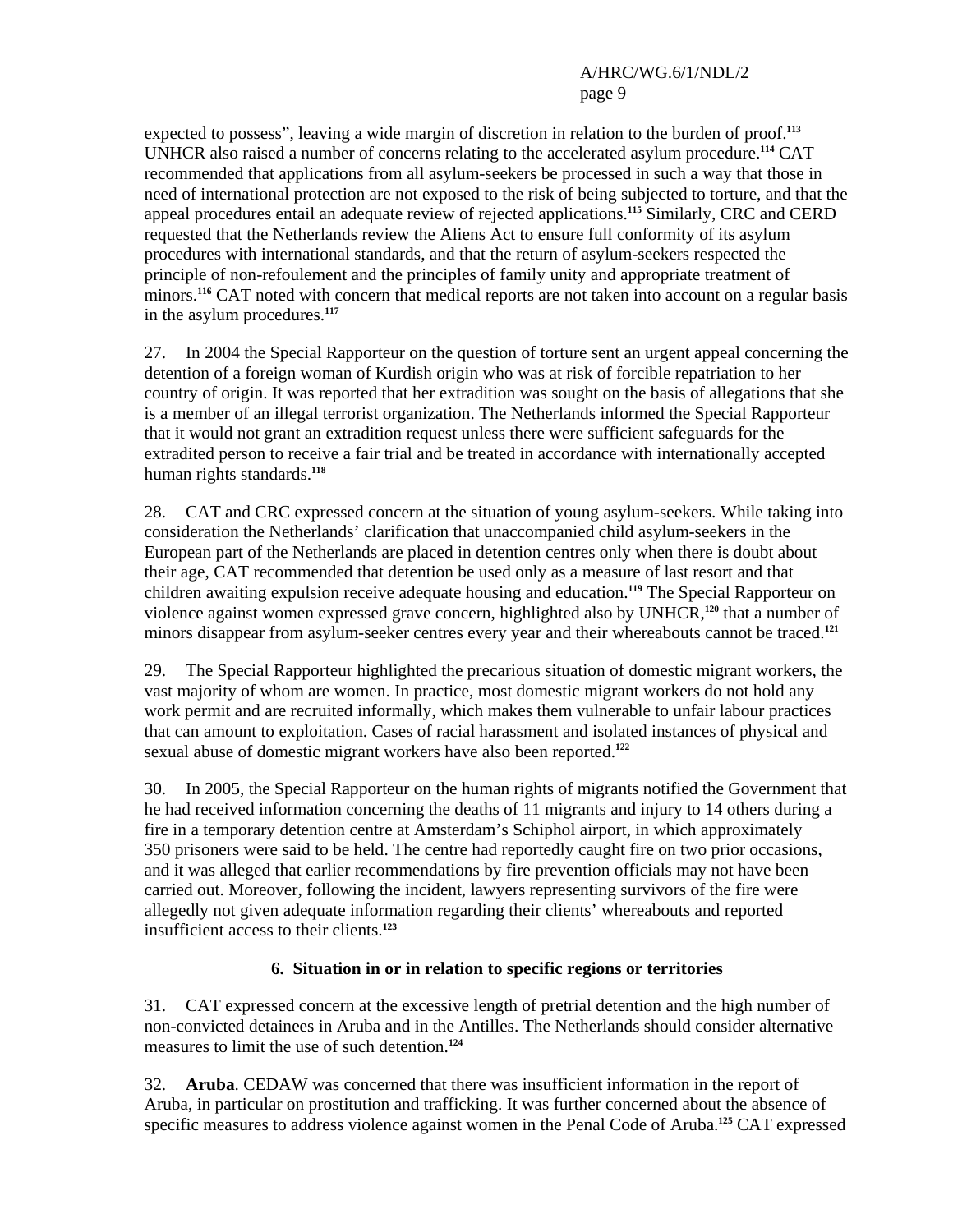similar concerns about trafficking in Aruba.**<sup>126</sup>** CRC was concerned that there is no clearly defined policy on preventing child abuse and neglect and providing assistance to victims in Aruba and that there is no legal prohibition on corporal punishment in the family.**<sup>127</sup>**

33. In 2003, the Netherlands informed the HR Committee that a new Police Complaints Committee has been appointed.**<sup>128</sup>** In 2007, CAT welcomed the establishment of the Internal Investigations Bureau to receive and investigate complaints and reports of ill-treatment by police officers in Aruba.**<sup>129</sup>** However, it was concerned that information related to sexual abuse or assault in the Aruban prison rarely reaches the prison board and that victims are not likely to lodge complaints.**<sup>130</sup>** Regarding juvenile justice, CRC was concerned that alternatives to detention were limited in Aruba.**<sup>131</sup>**

34. The HR Committee was concerned that domestic workers who are non-Aruban nationals are often vulnerable to exploitation.**<sup>132</sup>**

35. **Netherlands Antilles**. In 2001, the HR Committee expressed concern about unlawful conduct on the part of the prison staff in the Antilles, combined with their failure to adequately control the behaviour of inmates.**<sup>133</sup>** The Netherlands provided information in its follow-up report, notably on the training of police staff.**<sup>134</sup>** In 2007, CAT, while acknowledging the effort to improve prison conditions in the Antilles, remained concerned at the lack of a separate unit for offenders aged between 16 and 18 who are currently held with either adult offenders or prisoners undergoing psychological observation, and the reported lack of educational programmes for juveniles held in prison.**<sup>135</sup>** The Committee was also concerned that in the Antilles, the presence of a lawyer during interrogation is only permitted with the prior authorization of a magistrate.**<sup>136</sup>**

36. CESCR welcomed the measures taken to introduce penalties criminalizing domestic violence in the new Antilles Criminal Code, the introduction of new protective measures under the labour legislation, as well as the special measures to combat school dropout.**<sup>137</sup>**

37. CESCR expressed its concern about unequal pay for work of equal work between men and women in the Antilles.**<sup>138</sup>** It noted with concern that an official poverty line has not yet been established and that economic, social and cultural rights have not yet been integrated into the poverty reduction programmes.**<sup>139</sup>** CESCR expressed further concern at the lack of a system for registration of cases of sexual exploitation and other forms of child abuse, particularly of boys.**<sup>140</sup>**

# **III. ACHIEVEMENTS, BEST PRACTICES, CHALLENGES AND CONSTRAINTS**

38. In 2007, the Special Rapporteur on violence against women noted that the Netherlands had launched an ongoing interdepartmental project against domestic violence, coordinated by the Ministry of Justice and involving a range of other stakeholders.**<sup>141</sup>** It has also set up a grant scheme to create 35 Advice and Support Centres on Domestic Violence to provide guidance to victims, perpetrators and others on how to escape or end domestic violence.**<sup>142</sup>**

39. The Government adopted a zero-tolerance policy towards FGM and a protocol has been introduced in six regions requiring health-care professionals to report detected cases to the Dutch Child Abuse Agency.**<sup>143</sup>**

40. CAT welcomed the work undertaken by the special team set up in 1998 to investigate and prosecute war crimes and crimes against humanity; the cautious approach with regard to the use of diplomatic assurances; and the Netherlands' policy of not practising extraordinary rendition of suspects.**144**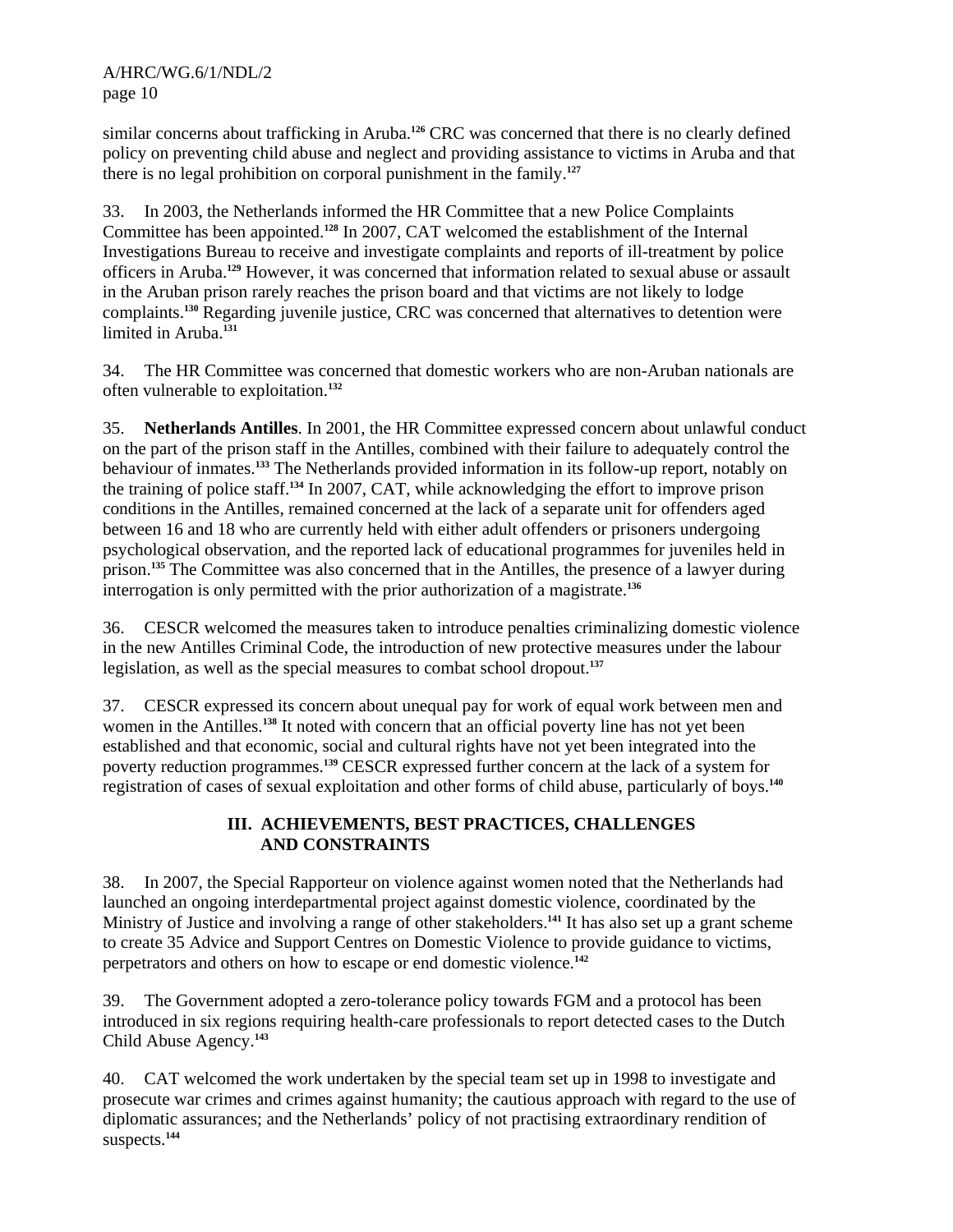41. A 2006 World Bank report noted that the Netherlands had met the United Nations target of providing official development assistance equal to or greater than 0.7 per cent of its gross national income.**<sup>145</sup>**

## **IV. KEY NATIONAL PRIORITIES, INITIATIVES AND COMMITMENTS**

#### **A. Pledges by the State**

42. The Netherlands committed, inter alia, to establishing a National Human Rights Institute and to continuing to fight racism. It also emphasized its active contribution to the implementation of economic, social and cultural rights and its extensive development cooperation programme, noting that it had met the 0.7 per cent target.**<sup>146</sup>**

#### **B. Specific recommendations for follow-up**

43. In 2001, the HR Committee requested the Netherlands to provide information within one year on its response to the Committee's recommendations related to euthanasia, the situation of post-natal infanticide, the investigation of events surrounding the fall of Srebrenica, the difficulties concerning the prison system in the Antilles and the implementation of a functioning police complaints authority in Aruba.**<sup>147</sup>** The Netherlands provided responses concerning the information requested,**<sup>148</sup>** in which it informed the Committee about the legislative and policy measures being considered or already adopted regarding the recommendations; in particular, it provided very detailed information related to euthanasia and the situation of post-natal infanticide.

44. In 2007, CAT requested the Netherlands to provide information within one year on the follow-up to its recommendations related to imprisoned juveniles in the Antilles and sexual abuse or assault in the Aruban prison.**<sup>149</sup>**

# **V. CAPACITY-BUILDING AND TECHNICAL ASSISTANCE**

45. CEDAW congratulated the Netherlands for its international assistance and bilateral cooperation programmes designed to promote and protect women's rights and for its efforts, nationally and internationally, to enhance implementation of Security Council resolution 1325 (2000) on women, peace and security.**<sup>150</sup>**

#### *Notes*

**1** Unless indicated otherwise, the status of ratifications of instruments listed below may be found in *Multilateral Treaties Deposited with the Secretary-General: Status as at 31 December 2006* (ST/LEG/SER.E.25), supplemented by the official website of the United Nations Treaty Collection database, Office of Legal Affairs of the United Nations Secretariat, http://untreaty.un.org.

<sup>2</sup> The following abbreviations have been used for this document:

| <b>ICERD</b>      | International Convention on the Elimination of All Forms of Racial Discrimination |
|-------------------|-----------------------------------------------------------------------------------|
| <b>ICESCR</b>     | International Covenant on Economic, Social and Cultural Rights                    |
| <b>ICCPR</b>      | International Covenant on Civil and Political Rights                              |
| <b>ICCPR-OP 1</b> | <b>Optional Protocol to ICCPR</b>                                                 |
| <b>ICCPR-OP 2</b> | Second Optional Protocol to ICCPR, aiming at the abolition of the death penalty   |
| <b>CEDAW</b>      | Convention on the Elimination of All Forms of Discrimination against Women        |
| <b>OP-CEDAW</b>   | <b>Optional Protocol to CEDAW</b>                                                 |
| <b>CAT</b>        | Convention against Torture and Other Cruel, Inhuman or Degrading Treatment or     |
|                   | Punishment                                                                        |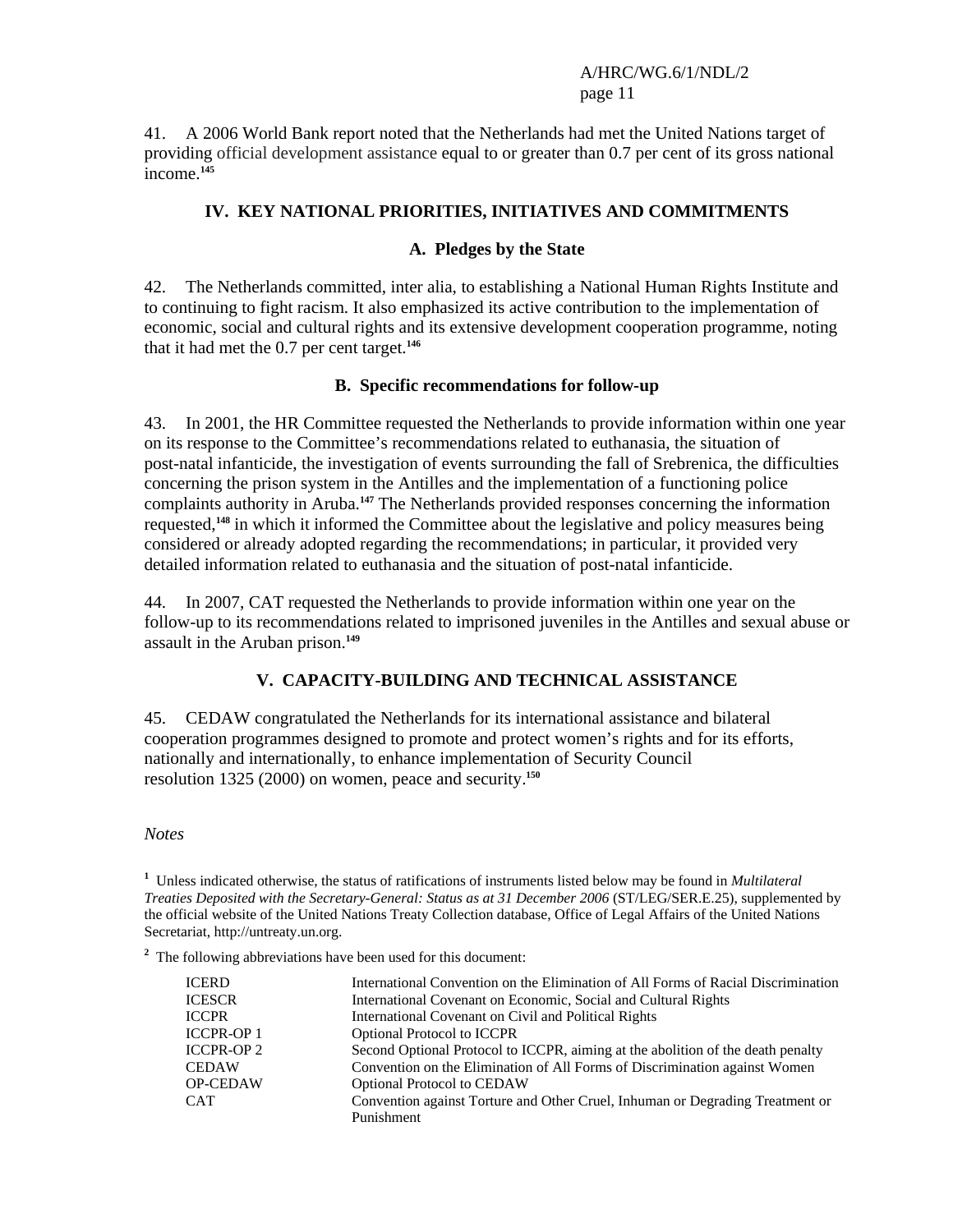| OP-CAT           | Optional Protocol to CAT                                                            |
|------------------|-------------------------------------------------------------------------------------|
| <b>CRC</b>       | Convention on the Rights of the Child                                               |
| <b>OP-CRC-AC</b> | Optional Protocol to CRC on the involvement of children in armed conflict           |
| OP-CRC-SC        | Optional Protocol to CRC on the sale of children, child prostitution and child      |
|                  | pornography                                                                         |
| <b>ICRMW</b>     | International Convention on the Protection of the Rights of All Migrant Workers and |
|                  | <b>Members of Their Families</b>                                                    |
| <b>CPD</b>       | Convention on the Protection of Persons with Disabilities                           |
| OP-CPD           | Optional Protocol to Convention on the Protection of Persons with Disabilities      |
| <b>CED</b>       | Convention on the Protection of Persons from Enforced Disappearance                 |

<sup>3</sup> For the Kingdom in Europe and the Netherlands Antilles and Aruba.

<sup>4</sup> Information relating to other international instruments, including regional instruments, may be found in the pledges and commitments undertaken by the Netherlands before the Human Rights Council, as contained in the letter dated 23 February 2007 from the Permanent Representative of the Netherlands to the United Nations addressed to the President of the General Assembly (A/61/768, annex), available at http://ww2.ohchr.org/english/bodies/hrcouncil/elections.htm.

<sup>5</sup> Protocol to Prevent, Suppress and Punish Trafficking in Persons, Especially Women and Children, supplementing the United Nations Convention against Transnational Organized Crime.

<sup>6</sup> 1951 Convention relating to the Status of Refugees and its 1967 Protocol, 1954 Convention relating to the status of Stateless Persons and 1961 Convention on the Reduction of Statelessness.

<sup>7</sup> Geneva Convention for the Amelioration of the Condition of the Wounded and Sick in Armed Forces in the Field (First Convention); Geneva Convention for the Amelioration of the Condition of Wounded, Sick and Shipwrecked Members of Armed Forces at Sea (Second Convention); Convention relative to the Treatment of Prisoners of War (Third Convention); Convention relative to the Protection of Civilian Persons in Time of War (Fourth Convention); Protocol Additional to the Geneva Conventions of 12 August 1949, and relating to the Protection of Victims of International Armed Conflicts (Protocol I); Protocol Additional to the Geneva Conventions of 12 August 1949, and relating to the Protection of Victims of Non-International Armed Conflicts (Protocol II); Protocol additional to the Geneva Conventions of 12 August 1949, and relating to the Adoption of an Additional Distinctive Emblem (Protocol III). For the official status of ratifications, see Federal Department of Foreign Affairs of Switzerland, at www.eda.admin.ch/eda/fr/home/topics/intla/intrea/chdep/warvic.html.

**8** International Labour Organization Convention No. 29 concerning Forced or Compulsory Labour; Convention No. 105 concerning the Abolition of Forced Labour; Convention No. 87 concerning Freedom of Association and Protection of the Right to Organize; Convention No. 98 concerning the Application of the Principles of the Right to Organize and to Bargain Collectively; Convention No. 100 concerning Equal Remuneration for Men and Women Workers for Work of Equal Value; Convention No. 111 concerning Discrimination in Respect of Employment and Occupation; Convention No. 138 concerning Minimum Age for Admission to Employment; Convention No. 182 concerning the Prohibition and Immediate Action for the Elimination of the Worst Forms of Child Labour.

<sup>9</sup> Conclusions and recommendations of the Committee against Torture (CAT/C/NET/CO/4), para. 4.

<sup>10</sup> Concluding observations of the Committee on the Rights of the Child: The Kingdom of the Netherlands (Netherlands and Aruba) (CRC/C/15/Add.227), para. 61.

**<sup>11</sup>** Ibid., para. 11.

<sup>12</sup> Concluding comments of the Committee on the Elimination of Discrimination against Women (CEDAW/C/NLD/CO/4), para. 43 and concluding observations of the Committee on the Elimination of Racial Discrimination (CERD/C/64/CO/7), para. 16.

**<sup>13</sup>** Concluding observations of the Committee on Economic, Social and Cultural Rights: Netherlands Antilles (E/C.12/NLD/CO/3/Add.1), para. 14.

**<sup>14</sup>** See A/61/768, annex.

**<sup>15</sup>** CAT/C/NET/CO/4, para. 3 (c). See also concluding observations of the Committee on the Rights of the Child (CRC/C/15/Add.277), para. 6 and concluding observations of the Human Rights Committee: Netherlands (CCPR/CO/72/NET), paras. 15 and 22.

**<sup>16</sup>** CEDAW/C/NLD/CO/4, para. 12.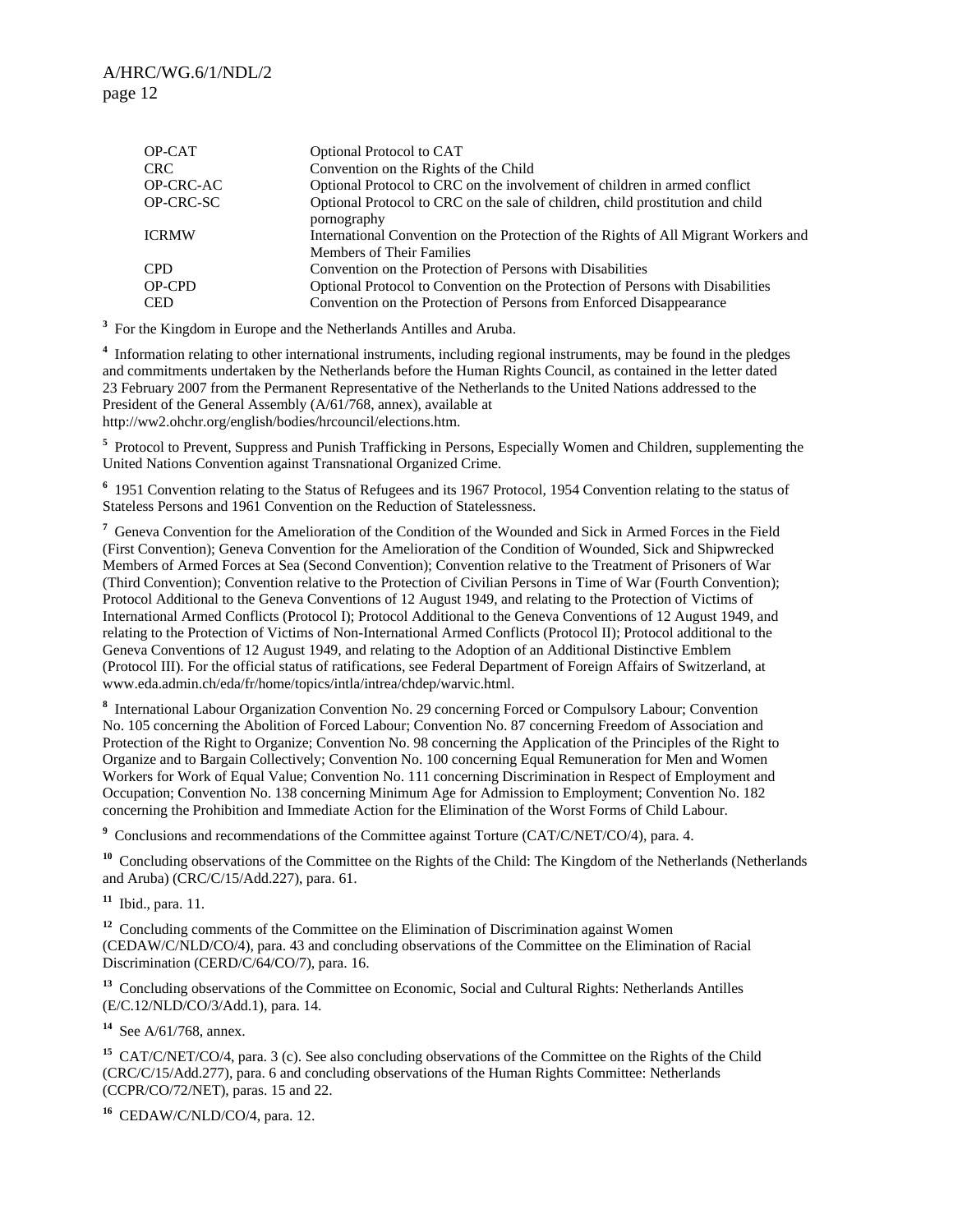**<sup>17</sup>** CRC/C/15/Add.227, para. 13.

**<sup>18</sup>** CCPR/CO/72/NET, para. 19.

**<sup>19</sup>** Ibid., para. 3.

**<sup>20</sup>** Ibid., para. 4.

<sup>21</sup> Concluding observations of the Committee on the Elimination of Racial Discrimination: the Netherlands: European part of the Kingdom (CERD/C/64/CO/7), para. 8.

**<sup>22</sup>** CRC/C/15/Add.277, para. 4.

**<sup>23</sup>** Ibid., para. 5.

**<sup>24</sup>** Ibid., para. 14.

**<sup>25</sup>** Ibid., para. 20.

**<sup>26</sup>** Ibid., para. 21.

**<sup>27</sup>** CERD/C/64/CO/7, para. 4.

**<sup>28</sup>** CEDAW/C/NLD/CO/4, para. 5.

**<sup>29</sup>** CRC/C/15/Add.277, paras. 4 and 5.

**<sup>30</sup>** Ibid., para. 17.

**<sup>31</sup>** Ibid., para. 19.

**<sup>32</sup>** The following abbreviations have been used in this document:

| <b>CERD</b>         | Committee on the Elimination of Racial Discrimination        |
|---------------------|--------------------------------------------------------------|
| <b>CESCR</b>        | Committee on Economic, Social and Cultural Rights            |
| <b>HR</b> Committee | Human Rights Committee                                       |
| <b>CEDAW</b>        | Committee on the Elimination of Discrimination against Women |
| <b>CAT</b>          | Committee against Torture                                    |
| <b>CRC</b>          | Committee on the Rights of the Child.                        |

**<sup>33</sup>** Report on the European part of the Netherlands.

**<sup>34</sup>** Report on the European part of the Netherlands, Aruba and the Netherlands Antilles.

**<sup>35</sup>** Report on the European part of the Netherlands and Aruba.

**<sup>36</sup>** See CEDAW/C/NLD/CO/4, para. 46.

<sup>37</sup> Report on the European part of the Netherlands, Aruba and the Netherlands Antilles.

**<sup>38</sup>** Report on the European part of the Netherlands and Aruba.

**<sup>39</sup>** CRC/C/15/Add.277, para. 3; CAT/C/NET/CO/4, para. 21; E/C.12/NLD/CO/3/Add.1, para. 46.

**<sup>40</sup>** See E/CN.4/2000/50/Add.1.

**<sup>41</sup>** See E/CN.4/2000/73/Add.1.

**<sup>42</sup>** See A/HRC/4/34/Add.4.

<sup>43</sup> The questionnaires included in this section are those which have been reflected in an official report by a special procedures mandate holder.

**<sup>44</sup>** See (i) report of the Special Rapporteur on the right to education (A/HRC/4/29), questionnaire on the right to education of persons with disabilities sent in 2006;

 (ii) report of the Special Rapporteur on the human rights of migrants (A/HRC/4/24), questionnaire on the impact of certain laws and administrative measures on migrants sent in 2006;

 (iii) report of the Special Rapporteur on trafficking in persons, especially women and children (A/HRC/4/23), questionnaire on issues related to forced marriages and trafficking in persons sent in 2006;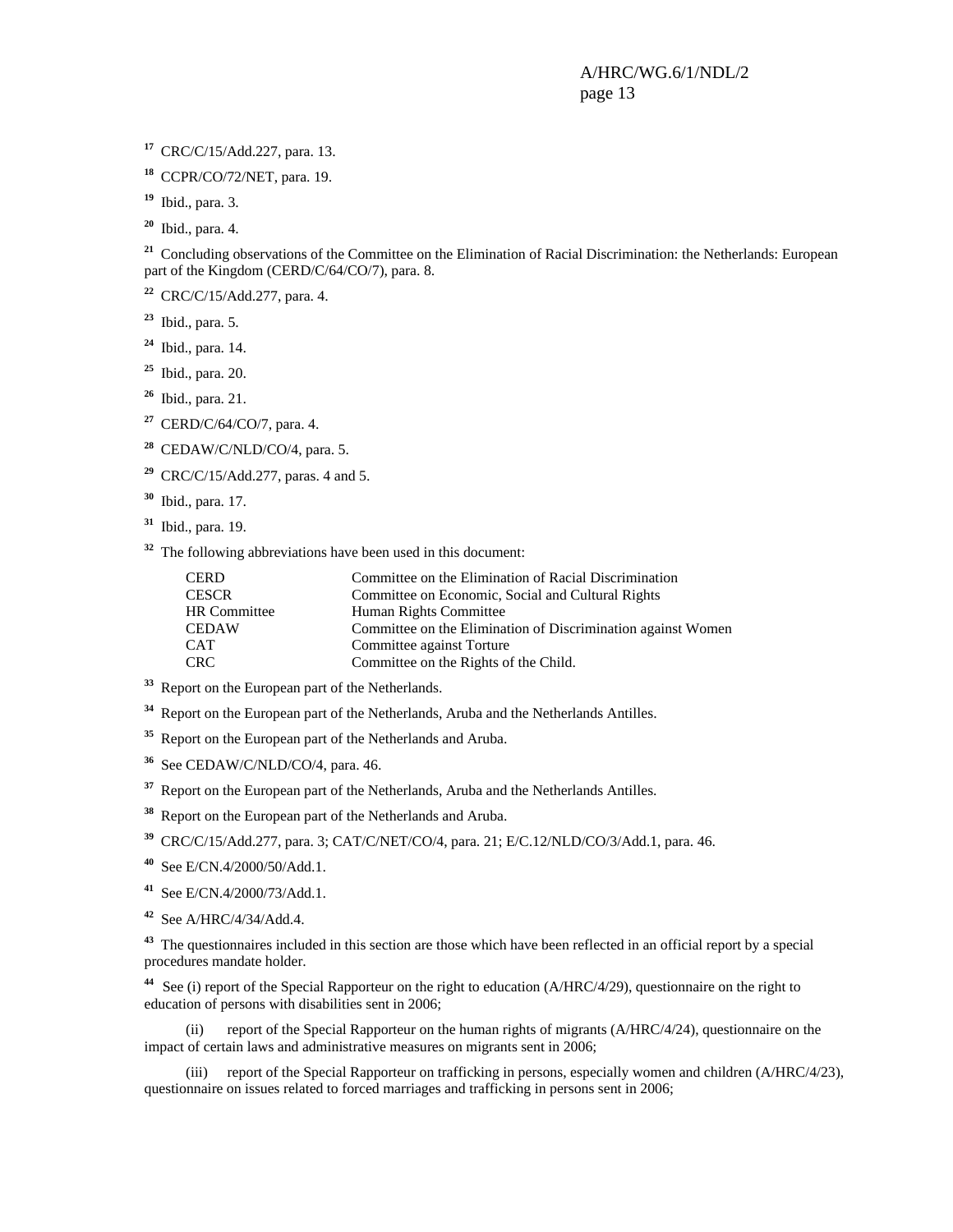(iv) report of the Special Representative of the Secretary-General on human rights defenders (E/CN.4/2006/95 and Add.5), questionnaire on the implementation of the Declaration on the Right and Responsibility of Individuals, Groups and Organs of Society to Promote and Protect Universally Recognized Human Rights and Fundamental Freedoms sent in June 2005;

report of the Special Rapporteur on the situation of human rights and fundamental freedoms of indigenous people (A/HRC/6/15), questionnaire on the human rights of indigenous people sent in August 2007;

 (vi) report of the Special Rapporteur on trafficking in persons, especially in women and children (E/CN.4/2006/62) and the Special Rapporteur on the sale of children, child prostitution and child pornography (E/CN.4/2006/67), joint questionnaire on the relationship between trafficking and the demand for commercial sexual exploitation sent in July 2005;

 (vii) report of the Special Rapporteur on the right to education (E/CN.4/2006/45), questionnaire on the right to education for girls sent in 2005;

 (viii) report of the Working Group on mercenaries (A/61/341), questionnaire concerning its mandate and activities sent in November 2005;

 (ix) report of the Special Rapporteur on the sale of children, child prostitution and child pornography (A/HRC/4/31), questionnaire on the sale of children's organs sent on July 2006;

 (x) report of the Special Rapporteur on the sale of children, child prostitution and child pornography (E/CN.4/2005/78), questionnaire on child pornography on the Internet sent in July 2004;

 (xi) report of the Special Rapporteur on the sale of children, child prostitution and child pornography (E/CN.4/2004/9), questionnaire on the prevention of child sexual exploitation sent in July 2003;

 (xii) report of the Special Representative of the Secretary-General on the issue of human rights and transnational corporations and other business enterprises (A/HRC/4/35/Add.3), questionnaire on human rights policies and management practices.

**<sup>45</sup>** The questionnaire on trafficking and the demand for commercial sexual services (see E/CN/2006/67, para. 22 and E/CN.4/2006/62, para. 24) and the questionnaire on the prevention of child sexual exploitation (see E/CN/2004/9, para. 4).

**<sup>46</sup>** CAT/C/NET/CO/4, para. 3 (i).

**<sup>47</sup>** CEDAW/C/NLD/CO/4, para. 25.

- **<sup>48</sup>** Ibid., para. 26.
- **<sup>49</sup>** CERD/C/64/CO/7, paras. 5 and 6.
- **<sup>50</sup>** Ibid., para. 11.
- **<sup>51</sup>** Ibid.
- **<sup>52</sup>** Ibid., para. 10.
- **<sup>53</sup>** See E/CN.4/Sub.2/2005/27, para. 19.
- **<sup>54</sup>** CERD/C/64/CO/7, para. 13.
- **<sup>55</sup>** CCPR/CO/72/NET, para. 14.
- **<sup>56</sup>** CERD/C/64/CO/7, para. 12; CRC/C/15/Add.277, para. 30.
- **<sup>57</sup>** CRC/C/15/Add.277, para. 30.
- **<sup>58</sup>** See A/HRC/4/34/Add.4, para. 16.
- **<sup>59</sup>** Ibid, para. 17.
- **<sup>60</sup>** CEDAW/C/NLD/CO/4, para. 27.
- **<sup>61</sup>** Ibid., paras. 15 and 16.

**<sup>62</sup>** UNHCR, UPR submission on the Netherlands, citing A/HRC/4/34/Add.4, para. 63 (hereafter "UNHCR submission"), available at www.ohchr.org/EN/HRBodies/UPR/PAGES/NLSession1.aspx.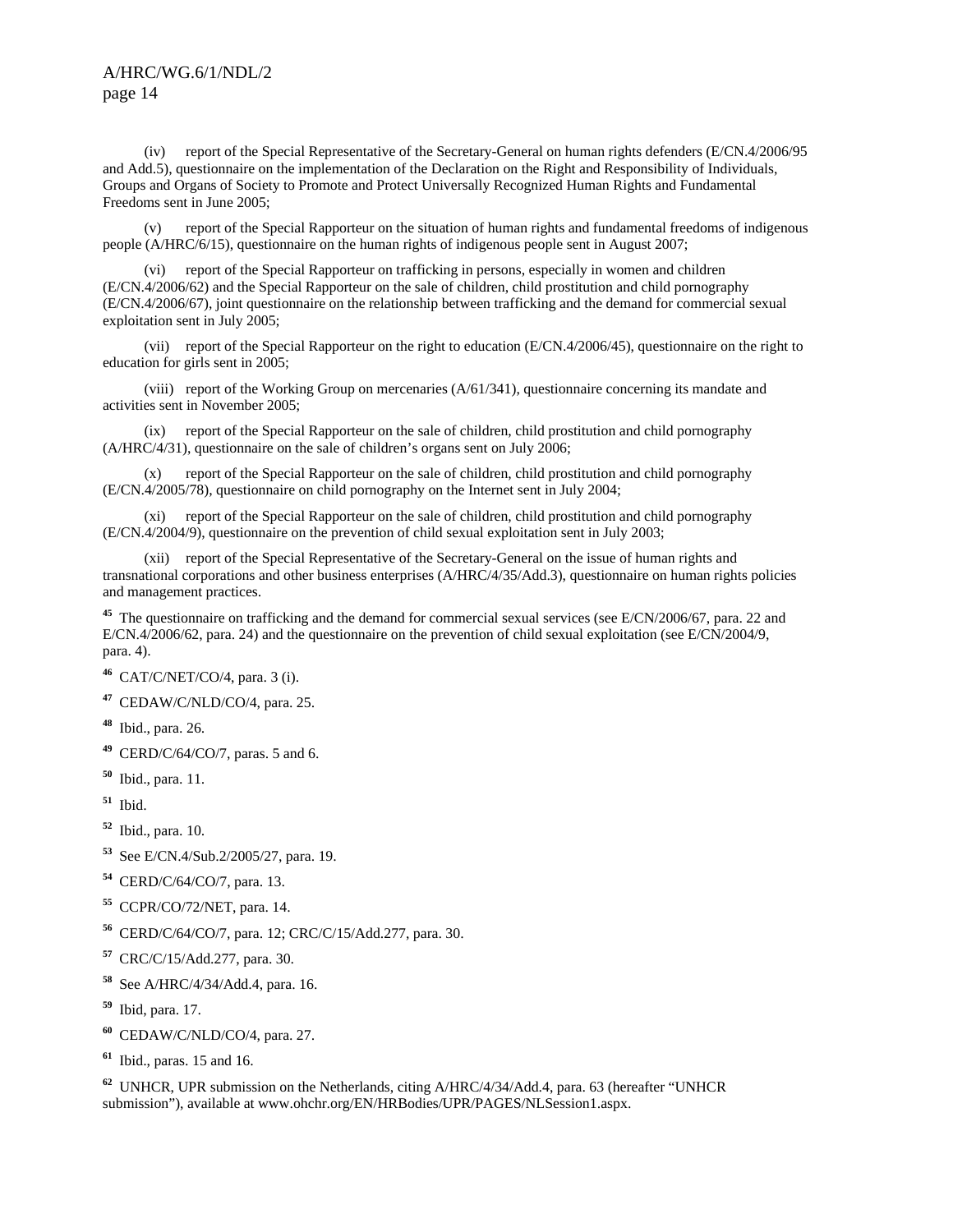- CEDAW/C/NLD/CO/4, para. 27; see also A/HRC/4/34/Add.4, para. 63.
- UNHCR submission, op. cit., citing CCPR/CO/72/NET, para. 11.
- CCPR/CO/72/NET, para. 11.
- CEDAW/C/NLD/CO/4, para. 28.
- CCPR/CO/72/NET, para. 5 (a).
- Ibid., para. 5 (d).
- Ibid., para. 6.
- CRC/C/15/Add.227, para. 33.
- Ibid., para. 34.
- CCPR/CO/72/NET/Add.1, paras. 5 and 6 and CCPR/CO/72/NET/Add.3.
- CCPR/CO/72/NET, para. 8.
- CCPR/CO/72/NET/Add.1, paras. 18 and 19.
- CAT/C/NET/CO/4, para. 14.
- A/HRC/4/34/Add.4, para. 30.
- Ibid., para. 33.
- Ibid., para. 39.
- Ibid., para. 61.
- CEDAW/C/NLD/CO/4, para. 19.
- Ibid., para. 20.
- CCPR/CO/72/NET/Add.1, para. 9 and CRC/C/15/Add.227, paras. 43 and 44.
- CRC/C/15/Add.227, para. 44 (d).
- Ibid., paras. 8 and 9.
- CAT/C/NET/CO/4, para. 6.
- CRC/C/15/Add.227, paras. 58.and 59.
- A/HRC/4/34/Add.4, para. 73.
- CEDAW/C/NLD/CO/4, para. 23.
- Ibid., para. 24.

<sup>90</sup> The Special Rapporteur on the sale of children, child prostitution and child pornography (see A/HRC/4/31/Add.1, para.184) and the Special Rapporteur on trafficking in persons, especially women and children (see A/HRC/4/23/Add.1, para. 194).

- A/HRC/4/31/Add.1, para. 191.
- Ibid., paras. 197 ff.
- CRC/C/15/Add.227, para. 56.
- Ibid., para. 57 (e).
- Ibid., para. 56.
- A/HRC/4/31/Add.1, paras. 193-196, 206-209.
- A/HRC/4/21/Add.1, para. 229.
- E/CN.4/2006/5, para. 60.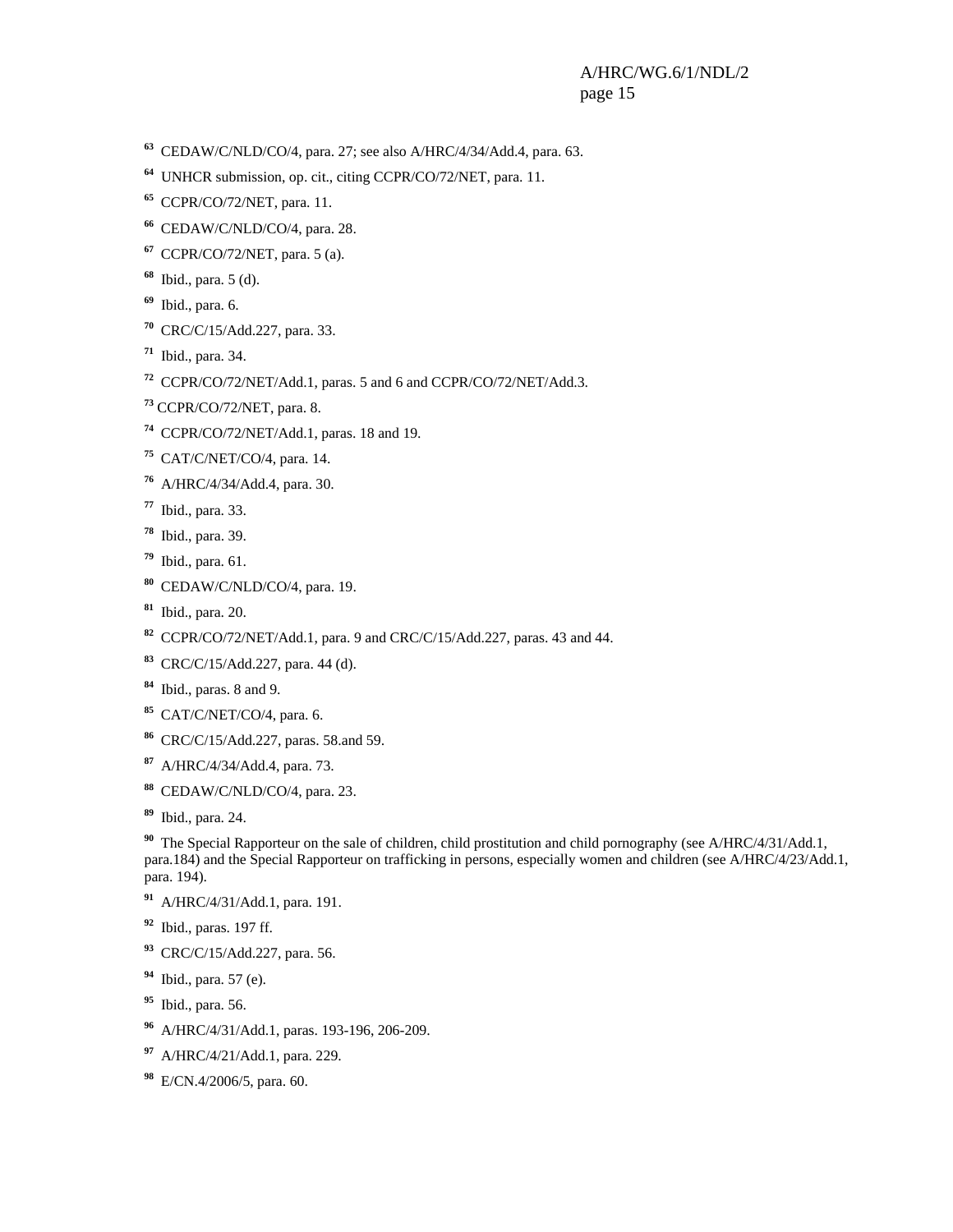UNICEF, *The State of the Children's World 2007: Women and Children - The Double Dividend of Gender Equality*, New York, 2006, p. 52.

- CEDAW/C/NLD/CO/4, para. 17.
- A/HRC/4/34/Add.4, para. 24.
- CEDAW/C/NLD/CO/4, para. 18.
- CERD/C/64/CO/7, para. 15.
- CRC/C/15/Add.227, para. 49.
- Ibid., para. 50 (c).
- Ibid., para. 45.
- CCPR/CO/72/NET, para. 7.
- UNHCR submission, op. cit., citing CAT/C/NET/CO/4, para. 7.
- CAT/C/NET/CO/4, para. 7.
- CRC/C/15/Add.227, para. 53.
- Ibid., para. 53.
- CERD/C/64/CO/7, para. 14.
- CAT/C/NET/CO/4, para. 7.

 See UNHCR submission, op. cit.; see also Submission by the United Nations High Commissioner for Refugees in the case between Mir Isfahani and the Netherlands - application 31252/03, reference document 1, ibid., and Implementation of the Aliens Act 2000: UNHCR's observations and recommendations, reference document 2, ibid.

- CAT/C/NET/CO/4, para. 7, recommendations (a) and (d).
- CERD/C/64/CO/7, para. 14 and CRC/C/15/Add.227, para. 53 (a).
- CAT/C/NET/CO/4, para. 8.
- E/CN.4/2005/62/Add.1, paras. 1182-1183.
- CAT/C/NET/CO/4, para. 9.
- UNHCR submission, op. cit., citing A/HRC/4/34/Add.4, para. 68.
- A/HRC/4/34/Add.4, para. 68.
- Ibid., para. 62.
- E/CN.4/2006/73/Add.1, paras. 228-234.
- CAT/C/NET/CO/4, para. 10.
- CEDAW/C/NLD/CO/4, para. 37.
- CAT/C/NET/CO/4, para. 15.
- CRC/C/15/Add.227, para. 43.
- CCPR/CO/72/NET/Add.1, para. 21.
- CAT/C/NET/CO/4, para. 3 (e).
- Ibid., para. 12.
- Ibid., para. 58 (d).
- CCPR/C/CO/72/NET, para. 23.
- Ibid., para. 17.
- See CCPR/CO/72/NET/Add.2.